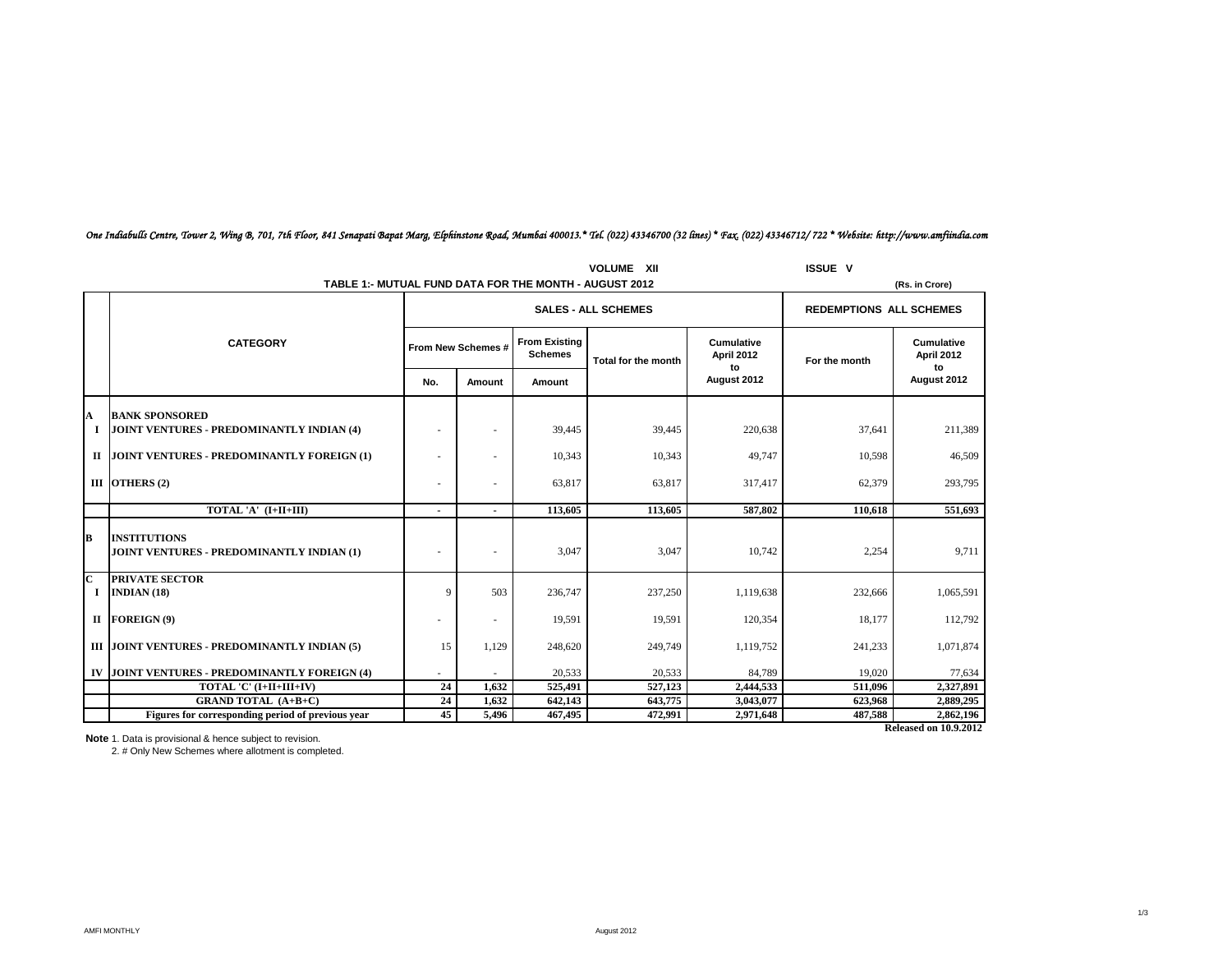## (Rs. in Crore)

#### **TABLE 2:- SALES DURING THE MONTH OF AUGUST 2012 - TYPE AND CATEGORY WISE 2.1 \*NEW SCHEMES LAUNCHED (ALLOTMENT COMPLETED)**

|                                 | Open End      |        | <b>Close End</b>     |        |               | <b>TOTAL</b><br><b>Interval Fund</b> |                      |        |  |
|---------------------------------|---------------|--------|----------------------|--------|---------------|--------------------------------------|----------------------|--------|--|
|                                 | No.of Schemes | Amount | <b>No.of Schemes</b> | Amount | No.of Schemes | Amount                               | <b>No.of Schemes</b> | Amount |  |
| <b>INCOME</b>                   | $\sim$        |        | 23                   | 1,606  |               |                                      | 23                   | 1,606  |  |
| <b>IEQUITY</b>                  |               |        |                      |        |               |                                      |                      |        |  |
| <b>BALANCED</b>                 |               |        |                      |        |               |                                      |                      |        |  |
| <b>LIQUID/MONEY MARKET</b>      |               |        |                      |        |               |                                      |                      |        |  |
| <b>IGILT</b>                    |               |        |                      |        |               |                                      |                      |        |  |
| <b>IELSS - EQUITY</b>           |               |        |                      |        |               |                                      |                      |        |  |
| <b>IGOLD ETF</b>                |               |        |                      |        |               |                                      |                      |        |  |
| <b>IOTHER ETFS</b>              |               |        |                      |        |               |                                      |                      |        |  |
| <b>IFUND OF FUNDS INVESTING</b> |               | 26     |                      |        |               |                                      |                      |        |  |
| <b>OVERSEAS</b>                 |               |        |                      |        |               | -                                    |                      | 26     |  |
| <b>TOTAL</b>                    |               | 26     | 23                   | 1,606  |               |                                      | 24                   | 1,632  |  |

## **\*NEW SCHEMES LAUNCHED :**

| <b>IOPEN END FUND OF FUNDS</b> | <b>IDSP BlackRock US Flexible Equity Fund</b>                                                                                                                       |
|--------------------------------|---------------------------------------------------------------------------------------------------------------------------------------------------------------------|
| <b>INVESTING OVERSEAS:</b>     |                                                                                                                                                                     |
|                                | Birla Sun Life Capital Protection Oriented Fund Series 12, Birla Sun Life FTP Series FT (367 Days) and Series FW (1093 Days); DSP BlackRock FMP Series 62 -         |
|                                | [12M, Series 63 - 12M and Series 64 - 12M; HDFC FMP 91D July 2012 (2) Series 22, 371D July 2012 (3) Series 22 and August 2012 (1) Series 22, 373D August 2012       |
| <b>ICLOSE END INCOME :</b>     | (1) Series 22; ICICI Prudential FMP Series 64 - 3 Years Plan H and 367 Days Plan J; IDFC - FTPS 1 and FTPS 2; Kotak FMP Series 91, Series 92 and Series 93;         |
|                                | IReliance Dual Advantage Fixed Tenure Fund II - Plan E. Reliance Fixed Horizon Fund - XXII - Series 16, Series 17, Series 20 and Series 21: Religare FMP Series XVI |
|                                | - Plan E (367 Davs).                                                                                                                                                |

## **2.2 EXISTING SCHEMES**

|                                 |                      | Open End |                      | <b>Close End</b>  |               | <b>Interval Fund</b> |                      | <b>TOTAL</b> |  |
|---------------------------------|----------------------|----------|----------------------|-------------------|---------------|----------------------|----------------------|--------------|--|
|                                 | <b>No.of Schemes</b> | Amount   | <b>No.of Schemes</b> | Amount            | No.of Schemes | Amount               | <b>No.of Schemes</b> | Amount       |  |
| <b>INCOME</b>                   | 233                  | 50,361   | 453                  | 442<br>$\sqrt{ }$ | 32            | 152                  | 718                  | 50,955       |  |
| <b>IEQUITY</b>                  | 300                  | 3.249    |                      |                   | -             |                      | 301                  | 3,249        |  |
| <b>BALANCED</b>                 | 30                   | 315      |                      |                   |               |                      | 31                   | 315          |  |
| <b>LIQUID/MONEY MARKET</b>      | 55                   | 586,850  |                      |                   |               |                      | 55                   | 586,850      |  |
| <b>IGILT</b>                    | 40                   | 294      |                      |                   |               |                      | 40                   | 294          |  |
| <b>IELSS - EQUITY</b>           | 36                   | 136      | 13.                  |                   |               |                      | 49                   | 136          |  |
| <b>GOLD ETF</b>                 | 14                   | 182      |                      |                   |               |                      | 14 <sub>1</sub>      | 182          |  |
| <b>OTHER ETFS</b>               | 20                   | 84       |                      |                   |               |                      | <b>201</b>           | 84           |  |
| <b>IFUND OF FUNDS INVESTING</b> | 20                   |          |                      |                   |               |                      | 20                   | 78           |  |
| <b>IOVERSEAS</b>                |                      | 78       |                      |                   |               |                      |                      |              |  |
| <b>TOTAL</b>                    | 748I                 | 641,549  | 468                  | 442               | 32            | 152                  | 1248                 | 642,143      |  |

Notes:The change in number of existing schemes is because of the maturity and reclassification of some of the existing schemes.

^ Amount mobilised by new plans launched under existing scheme.

## **2.3 TOTAL OF ALL SCHEMES**

|                                 |                      | Open End |                      | <b>Close End</b> | <b>Interval Fund</b> |        | <b>TOTAL</b>         |         |
|---------------------------------|----------------------|----------|----------------------|------------------|----------------------|--------|----------------------|---------|
|                                 | <b>No.of Schemes</b> | Amount   | <b>No.of Schemes</b> | Amount           | No.of Schemes        | Amount | <b>No.of Schemes</b> | Amount  |
| <b>INCOME</b>                   | 233                  | 50,361   | 476                  | 2,048            | 32                   | 152    | 741                  | 52,561  |
| <b>IEQUITY</b>                  | 300                  | 3,249    |                      |                  |                      |        | 301                  | 3,249   |
| <b>BALANCED</b>                 | 30                   | 315      |                      |                  |                      |        | 31                   | 315     |
| <b>LIQUID/MONEY MARKET</b>      | 55                   | 586,850  |                      |                  |                      |        | 55                   | 586,850 |
| <b>IGILT</b>                    | 40                   | 294      |                      |                  |                      |        | 40                   | 294     |
| <b>IELSS - EQUITY</b>           | 36                   | 136      | 13                   |                  |                      |        | 49                   | 136     |
| <b>GOLD ETF</b>                 | 14                   | 182      |                      |                  |                      |        | 14                   | 182     |
| <b>IOTHER ETFS</b>              | 20                   | 84       |                      |                  |                      |        | 20                   | 84      |
| <b>IFUND OF FUNDS INVESTING</b> | 21                   | 104      |                      |                  |                      |        | 21                   | 104     |
| <b>IOVERSEAS</b>                |                      |          |                      |                  |                      |        |                      |         |
| <b>TOTAL</b>                    | 749                  | 641,575  | 491                  | 2,048            | 32                   | 152    | 1,272                | 643,775 |